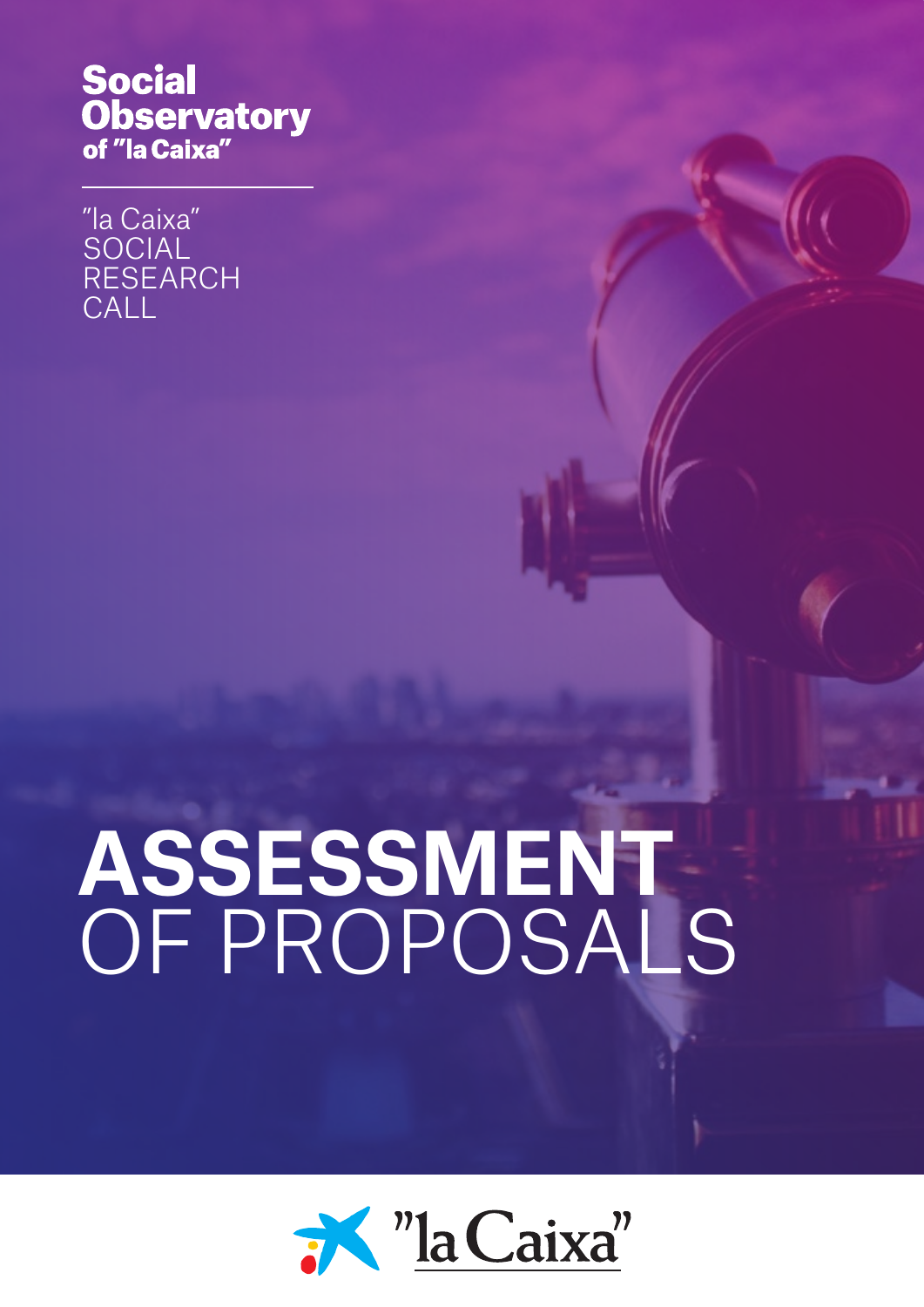# Foreword

The Social Observatory of "la Caixa" is launching a new open competitive call to fund excellent, innovative and socially-oriented research projects. Proposals must be based on robust quantitative methodologies to provide new reliable knowledge to broaden our understanding of the major challenges of today.

An indispensable component of good funding practice is to implement a transparent and professionally managed selection process. Taking this into account and in order to ensure the identification of the best proposals for funding, "la Caixa" Foundation has established independent procedures of review conducted by external experts throughout a multi-phase evaluation system.

Some elements have been introduced to ease the entire process while ensuring its general robustness and consistency:

- 1. A procedure to **lower the researcher's burden** during application has been set up with the aim of attracting diverse and unconventional proposals. Therefore, **only a very short proposal will be required as a starting point to enter into the selection process**. As the proposals advance through subsequent evaluation phases, applicants will be required to increase and illustrate the content of their projects in a full proposal.
- 2. A straightforward evaluation system has been designed to allow evaluators to assess proposals easily. The A-B-C **scoring scheme allows evaluators to discriminate proposals in a straightforward way, relying on their expertise**.
- 3. Great effort has been devoted to **implementing a fair and responsible review process**. The system relies on scholars (peer-review) and non-academic practitioners (stakeholder-review) in order to **gain an insight with different evaluation approaches for specific criteria**.
- 4. Furthermore, the **whole remote review process will be anonymous**. Proposals will not contain any personal data regarding the gender, institution of affiliation, or research track record of the applicant. This procedure will help **to avoid preconceived biases and to keep the project idea as the core value of the evaluation**. Only in the face-to-face final selection panel, will the capabilities of the researchers be assessed as a criterion for selection.

In this way, the application and selection process are expected to facilitate the attraction and discovery of the most innovative projects able to, at the same time, bring robust and valuable knowledge to the corresponding social research fields.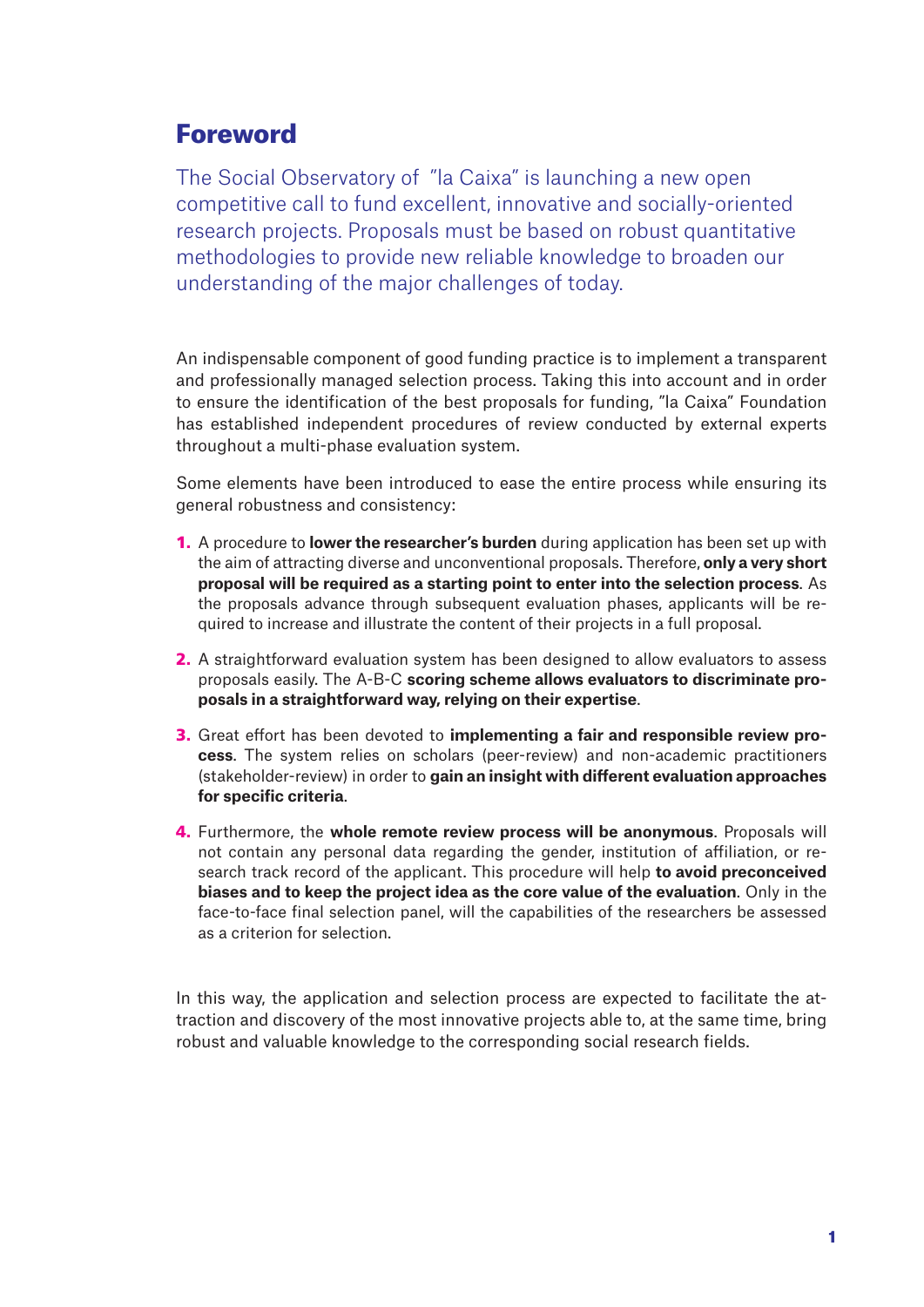## Principles of good governance

The following principles are the cornerstone of the "la Caixa" Social Research call selection process. They will govern the whole process and ensure the fair selection of the best proposals:

- » **TRANSPARENCY.** Applicants, evaluators and the general public have access to the basic principles that govern the process of evaluating and selecting proposals, and the procedures followed for that purpose, which are available on the "la Caixa" Social Research website. In addition, applicants receive timely information on the status of the proposal at different stages of the process and, when appropriate, feedback on the outcome of the evaluation of their proposal.
- » **EQUITY.** Proposals are evaluated based only on the value they have accredited in their application documents in relation to the evaluation criteria explicitly defined for each stage of the process; no other factors are taken into consideration. All proposals will be evaluated against the same criteria according to the evaluation phase. Furthermore, the assignment of proposals to evaluators will be conducted using a randomization algorithm.
- » **EFFICIENCY.** "la Caixa" Foundation grants are characterized by the thoroughness with which the proposal assessment process is conducted and the rigor in complying with the stipulated procedures. Punctuality in meeting deadlines, which are published, and hence known by all applicants, is of the utmost importance. The system has been designed in such a way that reviewers can have sufficient time to perform their assessment with high quality standards.
- » **QUALITY.** This call welcomes proposals of every disciplinary nature within social research. Proposals will be evaluated taking into account both scientific soundness and down-to-earth topics and approaches. Reviewers will form multidisciplinary panels of independent experts combining both international and national profiles. Furthermore, with the aim of promoting social research that bridges science and society, stakeholders and practitioners from outside academia will be incorporated at certain stages of the evaluation process.
- » **INDEPENDENCE.** The evaluation process must ensure the impartiality of the selection of proposals. Therefore, each evaluator must undertake his or her work independently, safeguarding no other condition than the actual examination of the content of the proposal. For further transparency but also for assuring that total independence of the evaluator will be preserved throughout the process, only once the grants have been awarded will the complete list of evaluators (by full name and institution) who have intervened in the evaluation phases be published on "la Caixa" Foundation website.
- » **UNBIASED.** A triple-blind review system will be applied until the final face-to-face selection panel: (1) Reviewers will not know the applicants: both short and full proposals will be anonymous, and will not contain any information by which the identity, gender or age of the principal investigator, research group or institution leading the project can be recognized, (2) applicants will not know the identity of the reviewers, which will be published after the selection of projects and (3) the reviewers will not know the identity of the rest of the reviewers evaluating the proposals, with the exception of the face-toface selection panel.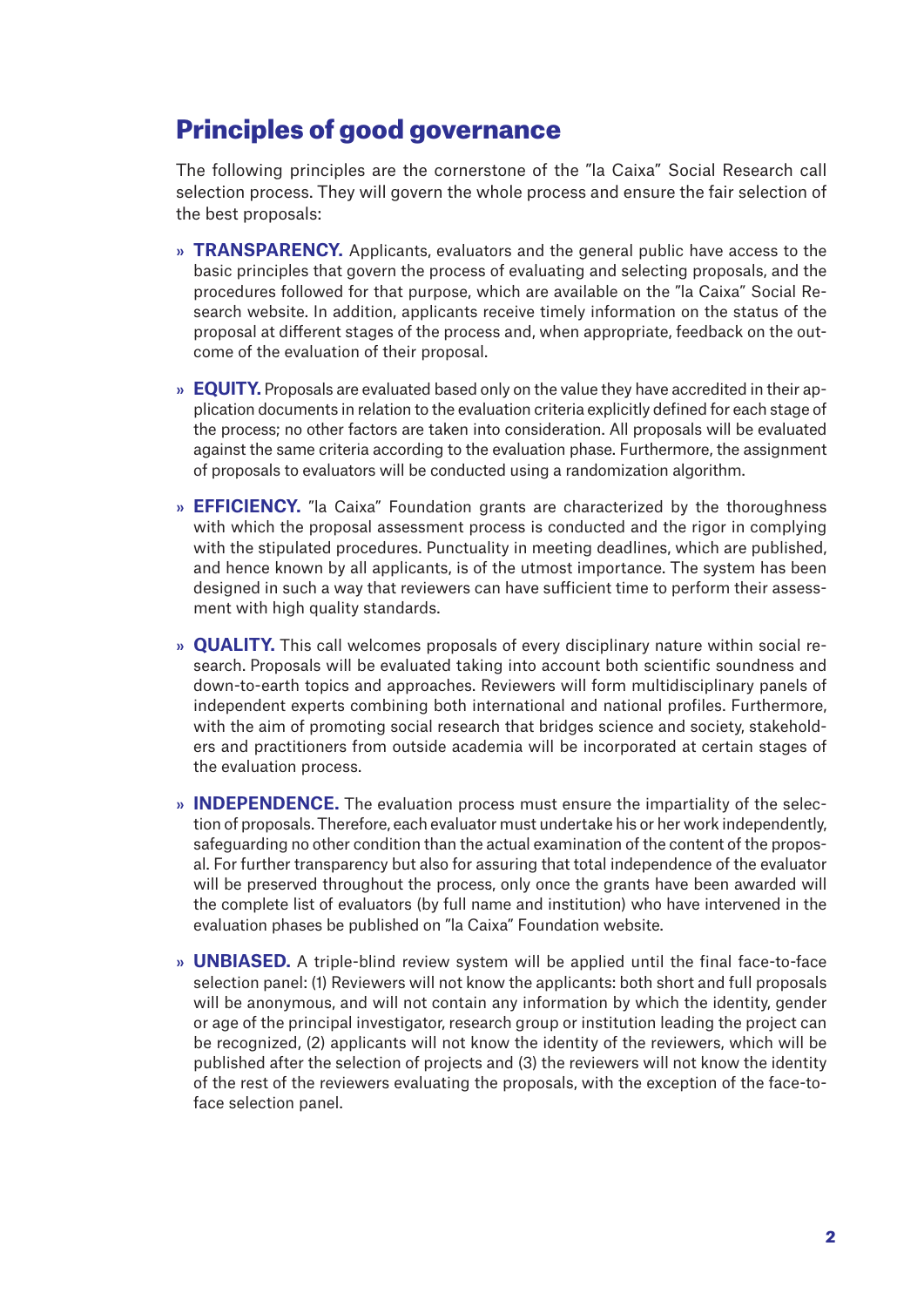# **Overview**

The "la Caixa" Foundation Programme Office will proceed to check the eligibility of all submitted applications according to the requirements specified in the **rules for participation**. All eligible proposals will then be suitable for external evaluation according to the process described below.

In order to optimize the workload of applicants and evaluators, the submission and evaluation of proposals is structured incrementally through a **two-stage procedure:**



For more information on the documentation of each stage, visit the ["la Caixa" Social Research website](https://observatoriosociallacaixa.org/en/-/convocatoria-de-investigacion-social)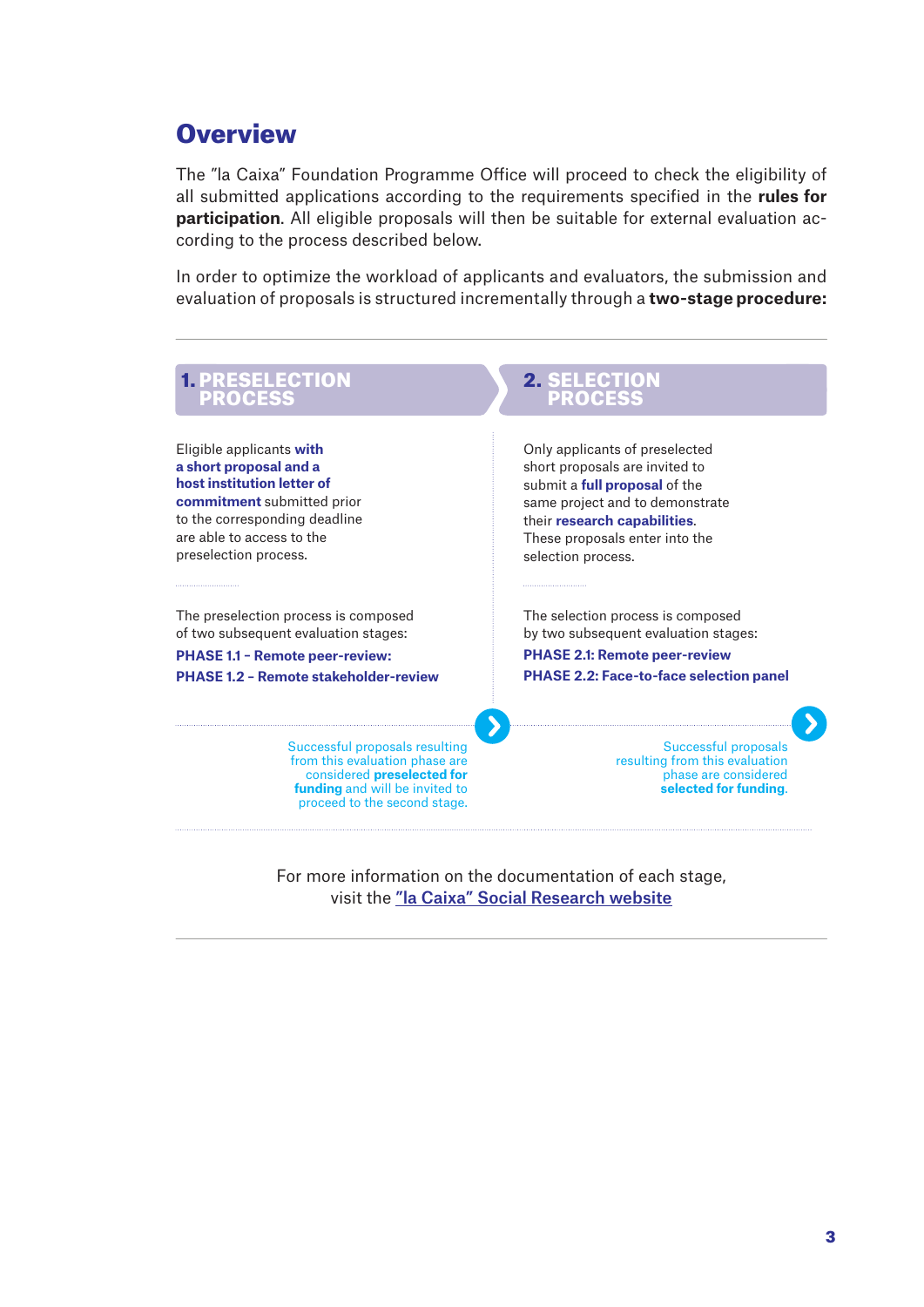# Evaluation criteria

Evaluation criteria considered in the call only concern the research proposal quality. For each evaluation phase, a certain set of criteria is considered, according to the reviewers' background and expertise. Reviewers will assess proposals considering the set of criteria for each phase as a whole:

### Assessment of proposals

The whole assessment is based on an independent and competitive selection process performed by external experts and based on a mixed rating system. For each evaluation stage the procedure encompasses:

- » an initial A-B-C scoring scheme that allows an easy discernment of how far proposals successfully meet the evaluation criteria. 'C's are only considered in the evaluation phase 1.1, as an indicator of insufficient quality.
- » a subsequent ranking of 'A 'scored proposals per reviewer that allow the best proposals to emerge and proceed to the next evaluation phase.

Detailed characteristics of each evaluation phase are described in the sections below, according to:

- **1.** Assignation system
- **2.** Scoring scheme
- **3.** Evaluation criteria
- **4.** Ranking of successful proposals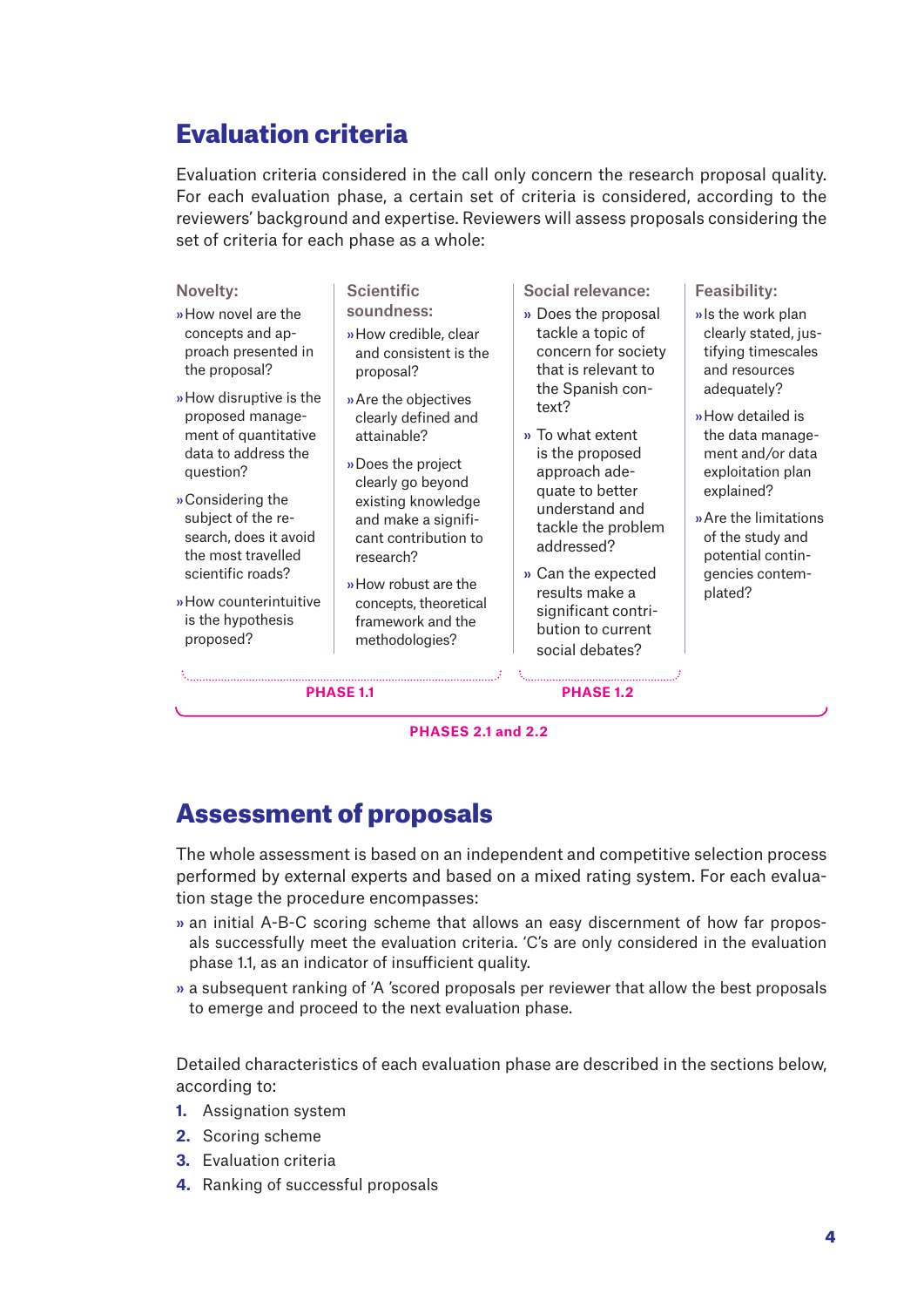### PHASE 1: Preselection of proposals - Evaluation of short proposals

Phase 1.1 - Peer-review

**1.** Each eligible short proposal is **assigned randomly** to and **evaluated by 5 independent experts**, selected from a pool of renowned **international scholars** from different disciplines in the social sciences.

- **2.** The assessment is done remotely according to the following scoring scheme:
	- » **Score 'A':** The proposal meets the evaluation criteria to the highest standards.
	- » **Score 'B':** The proposal meets the evaluation criteria to a certain extent.
	- » **Score 'C':** The proposal does not meet the criteria adequately.

Subsequently, **'A' scored proposals are ranked** according to the extent to which they meet the corresponding criteria.

**IMPORTANT:** *Based on a mathematical model (see Annexes), 15 proposals must be scored as 'A' and ranked to guarantee that a sufficient number of proposals pass on to the next stage. All proposals scored with an 'A' must be ranked. Proposals scored with 'B' and 'C' must not be ranked.*

**3.** At this stage of the evaluation process, proposals are assessed based on their '**novelty**' and '**scientific soundness**'.

**IMPORTANT:** *In addition to low-quality proposals, proposals that do not meet the following criteria must be scored as 'C' automatically:*

- *· Proposals not addressing current or emerging social challenges in Spain.*
- *· Proposals not based on quantitative data.*

Reviewers must contact the "la Caixa" Programme office if proposals containing information by which **the identity of the applicant**, research group or the institution leading the project can be recognized. Such proposals will be declared ineligible and will be excluded from the selection process.

**4.** Resulting from the scoring described above, a final ranking of proposals is generated. A maximum of **200 proposals** are selected to pass to the following stage. For all stages, "la Caixa" Foundation Programme Office reserves the right not to pre-select the specified number of applications if a sufficient quality threshold is not attained.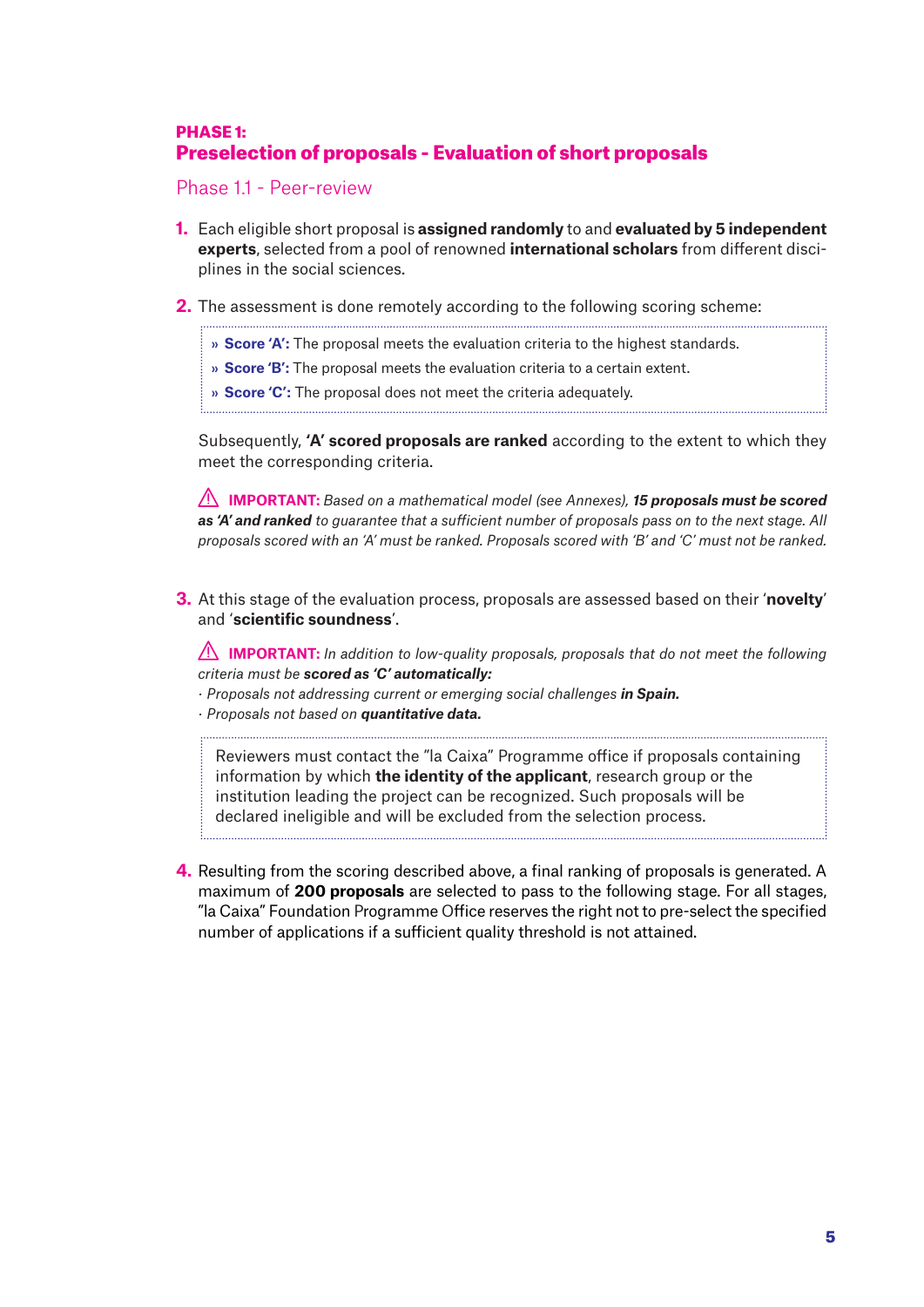### Phase 1.2 – Stakeholder-review

- **1.** Short proposals passing to this stage are **assigned randomly to and evaluated by 5 independent reviewers,** selected from a pool of **non-academic** experts (practitioners, professionals dealing with social challenges, policy-makers, etc.).
- **2.** The assessment is conducted remotely according to the following scoring scheme:

» **Score 'A':** The proposal meets the evaluation criteria to the highest standards.

» **Score 'B':** The proposal meets the evaluation criteria to a certain extent.

Subsequently, **'A' scored proposals are ranked** according to the extent in which they meet the corresponding criteria.

**IMPORTANT:** *Based on a mathematical model (see Annexes), 15 proposals must be scored as 'A' and ranked to guarantee that a sufficient number of proposals pass to the next stage. All proposals scored with an 'A' must be ranked. Proposals scored with 'B' must not be ranked.*

- **3.** At this stage of the evaluation process, proposals are assessed based solely on their **'social relevance'.**
- **4.** Resulting from the scoring described above, a final ranking of proposals is generated. A maximum of **100 proposals** are selected to pass to the following stage.

### PHASE 2: Selection of proposals - Evaluation of full proposals

Phase 2.1 - Peer-review

- **1.** Each eligible full proposal is **assigned randomly** to and **evaluated by 5 independent experts**, selected from a pool of renowned **international scholars** from different disciplines in the social sciences.
- **2.** The assessment is conducted remotely according to the following scoring scheme:

» **Score 'A':** The proposal meets the evaluation criteria to the highest standards.

» **Score 'B':** The proposal meets the evaluation criteria to a certain extent.

Subsequently, **'A' scored proposals are ranked** accordingly to the extent to which they meet the corresponding criteria.

**IMPORTANT:** *Based on a mathematical model (see Annexes), 10 proposals must be scored as 'A' and ranked to guarantee that a sufficient number of proposals pass to the next stage. All proposals scored with an 'A' must be ranked. Proposals scored with 'B' must not be ranked.*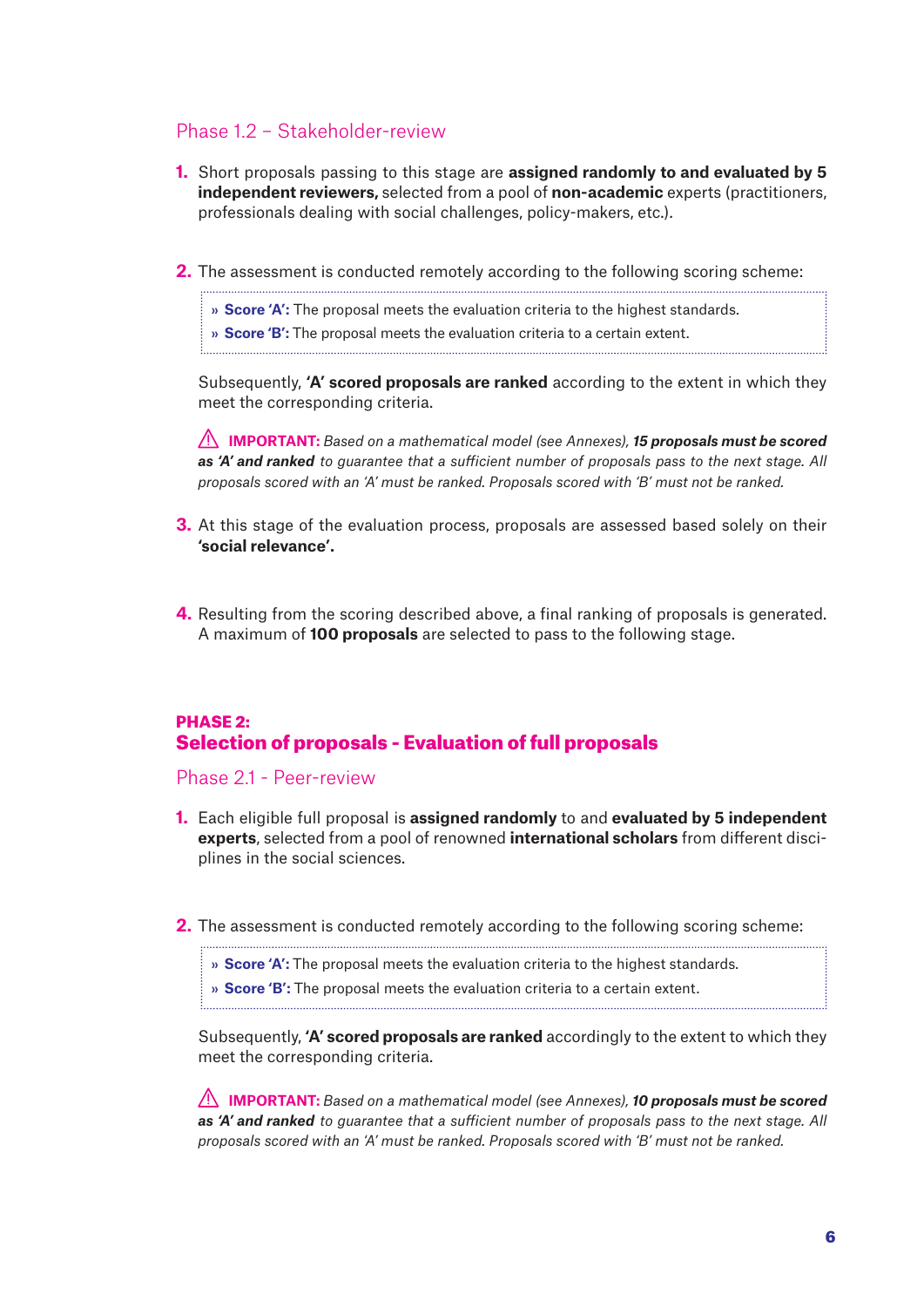**3.** At this stage of the evaluation process, full proposals are assessed as a whole, considering all evaluation criteria: **novelty, scientific soundness, feasibility and social relevance**.

In this phase, evaluators are required to **provide a written assessment based on strengths and weaknesses** of the aspects mentioned above (see section 'Feedback to applicants').

**4.** Resulting from the scoring described above, a final ranking of proposals is generated. A maximum of **26 proposals** are selected to pass to the final evaluation phase.

### Phase 2.2 - Selection panel

- **1.** The applicants of the 26 best proposals selected are invited to **pitch their projects in front of a mixed selection panel**, formed by 10 to 12 internationally renowned experts (from inside and outside academia, on a 2:1 ratio).
- **2.** For this purpose, reviewers use the following scoring scheme:

» **Score 'A':** The proposal meets the evaluation criteria to the highest standards.

» **Score 'B':** The proposal meets the evaluation criteria to a certain extent.

Subsequently, **'A' scored proposals are ranked** accordingly to the extent in which they meet the corresponding criteria. The number of 'A' scored proposals corresponds to **the 13 proposals** they consider should be funded. As a consequence, proposals not recommended for funding are scored as 'B'.

**3.** At this stage of the evaluation process, **proposals are assessed based on both their written full proposal and their oral defense** taking into consideration the following evaluation criteria: **novelty, scientific soundness, feasibility and social relevance**. In parallel, **the capabilities of the PI and research team** (if any) to adequately conduct the project are verified through a qualitative check.

| <b>CAPABILITIES</b><br><b>YES/NO</b> | • Does the PI (and team) career track record, skills and knowledge<br>provided guarantee the appropriate research capabilities and<br>commitment to adequately develop the research project presented and<br>its contingencies? |
|--------------------------------------|---------------------------------------------------------------------------------------------------------------------------------------------------------------------------------------------------------------------------------|
|                                      | In the suggested institutional environment (host institution)<br>appropriate to conduct the research presented?                                                                                                                 |

In this phase, evaluators are required to **provide a short written assessment based on the proposal's strengths and weaknesses** (see section 'Feedback to applicants').

**4.** Resulting from the scoring described above, a **final ranking of the 13 proposals** selected for funding is generated. In order to promote talent discovery and keep the value of research ideas at the core of the evaluation, **the capabilities are neither evaluated with scores nor ranked**. Regardless of the position of the proposals in the ranking, **only proposals obtaining a positive check** in their capabilities are considered for funding (a simple majority is required).

The members of the panel should express their agreement with the outcome of the process by signing a document that includes the final ranking of the proposals evaluated.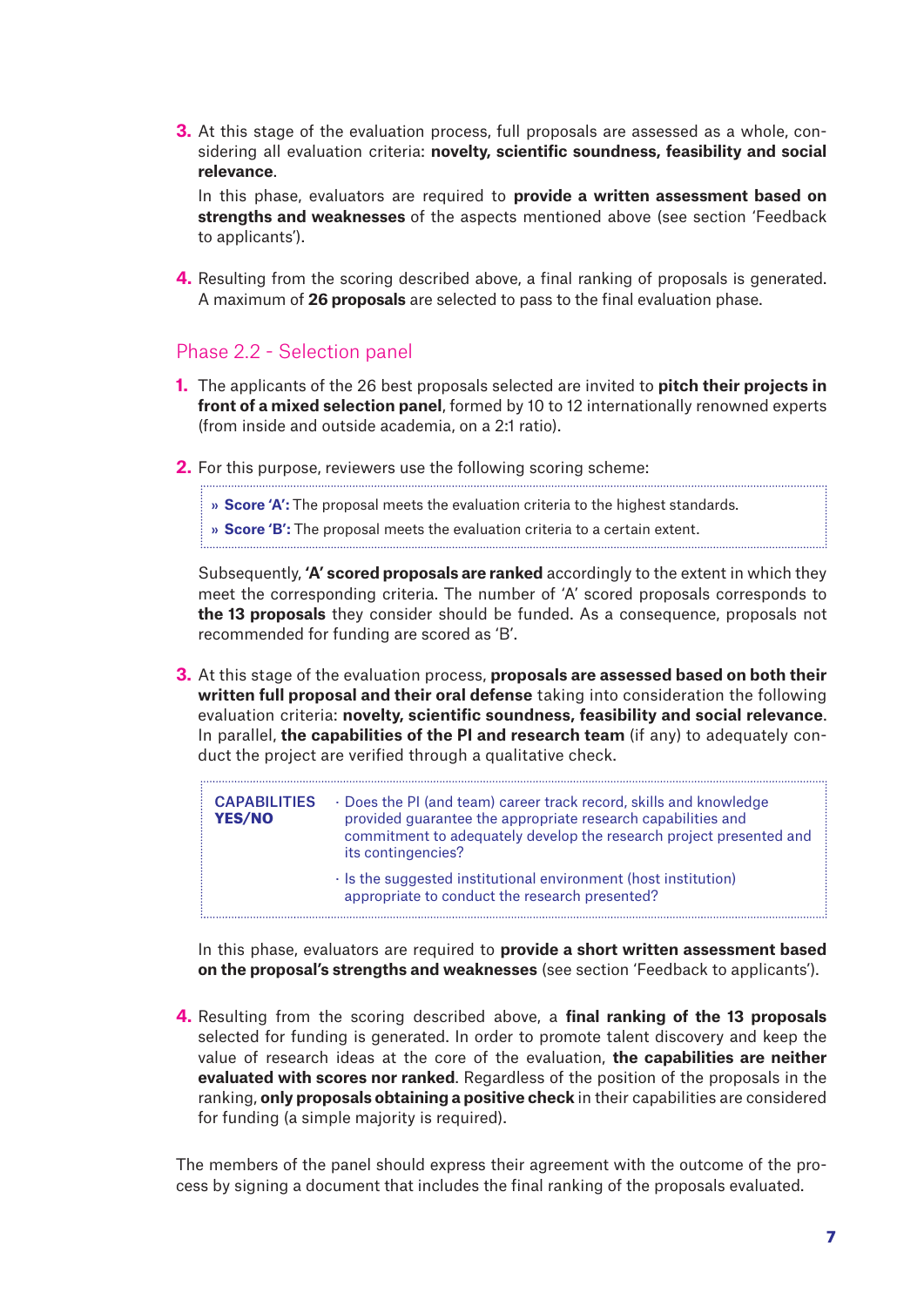# Feedback to applicants

The applicants receive feedback from the "la Caixa" Programme Office at three points during the selection process:

- **1.** At the end of the preselection process, applicants are informed whether they are invited or not to submit a full proposal.
- **2.** At the end of the 2.1 phase of the selection process, applicants are informed whether they have successfully passed to the final stage and therefore, they are invited to the face-to-face interview. Non-selected proposals are sent feedback reports at this stage.
- **3.** At the end of the selection process, applicants are informed whether they have been awarded a "la Caixa" Social Research grant. All applicants reaching this evaluation phase receive feedback reports.

### Evaluation reports

Evaluators participating in phase 2 of the assessment of proposals are required to write a rationale for each application (150 words max.) on the reasoning behind their assessment and overall impression of the proposal. This rationale intends to provide the applicant a constructive review of their proposal.



Evaluation reports should:

- » Be strictly **professional in tone**  and **constructive in spirit**.
- » Aim to be **useful for the applicants** should they wish to apply for future calls.
- » **Encompass the different aspects of the evaluation criteria**, considering both **strengths and weaknesses** of the proposal.

Evaluation reports should not:

- » Give information about the **identity of the evaluator**.
- » Contain offensive, discriminatory or **improper statements**.

**The "la Caixa" Foundation programme office does not modify any comments or remarks**, which is why evaluators should be extremely careful with their wording and respectful with the applicant (e.g.: when negative comments need to be made, the use of neutral evaluating expressions such as "does not reach", "could improve in", "would benefit of", "is rather poor in", etc., is preferable). A synthesized, compiled and harmonized report with the comments of the evaluators is **available for the applicants.**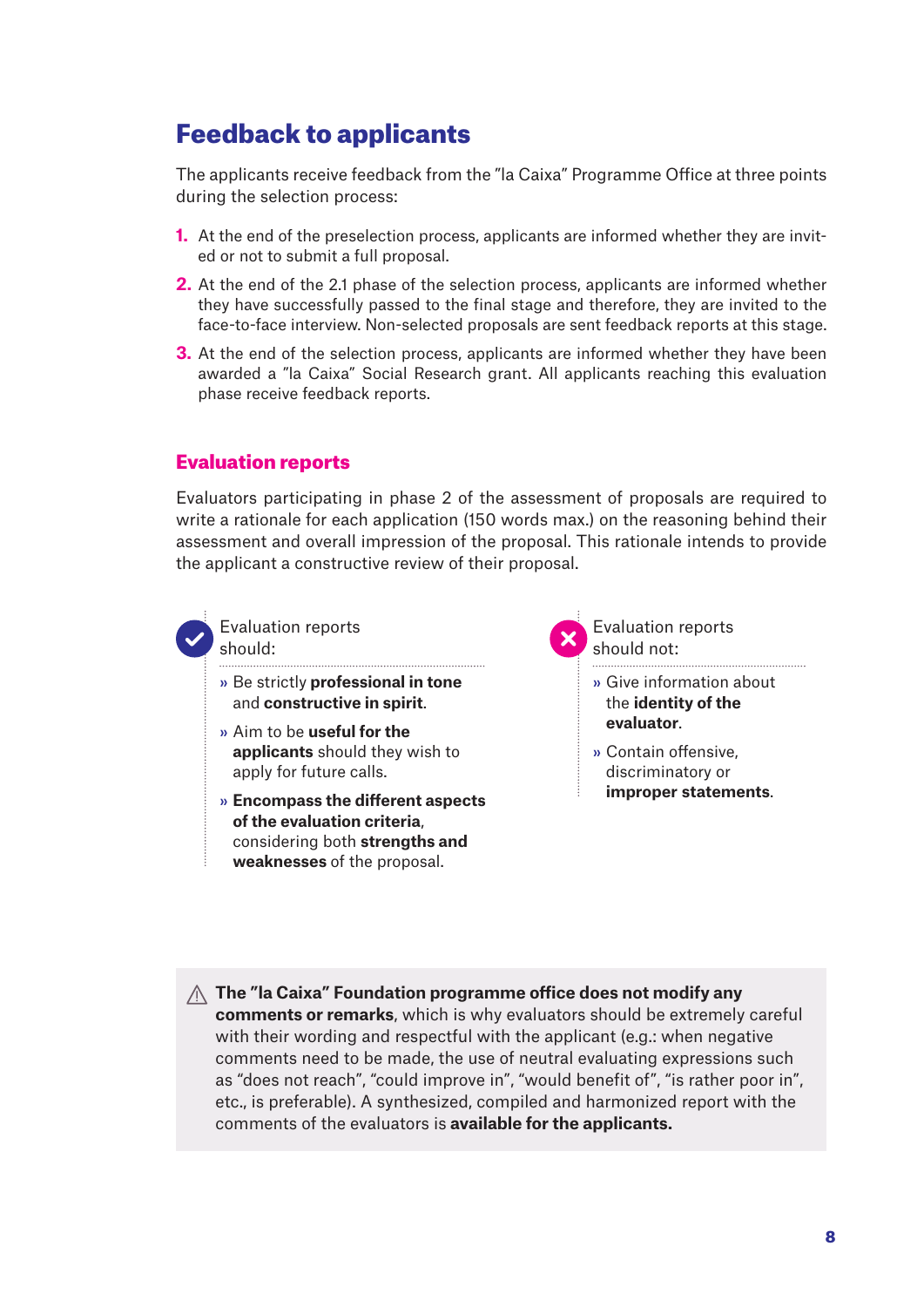### Example of Evaluation Report:



### Redress procedure

In the event that a proposal is dismissed at any stage of the selection process**, no redress or appeal procedure is allowed**. The selection process is not subject to redress nor the technical and scientific assessment of the evaluators is called into question. The "la Caixa" Foundation is in no case responsible for comments from the evaluation experts. The evaluation and selection processes in themselves guarantee the independence and objectivity of the evaluation.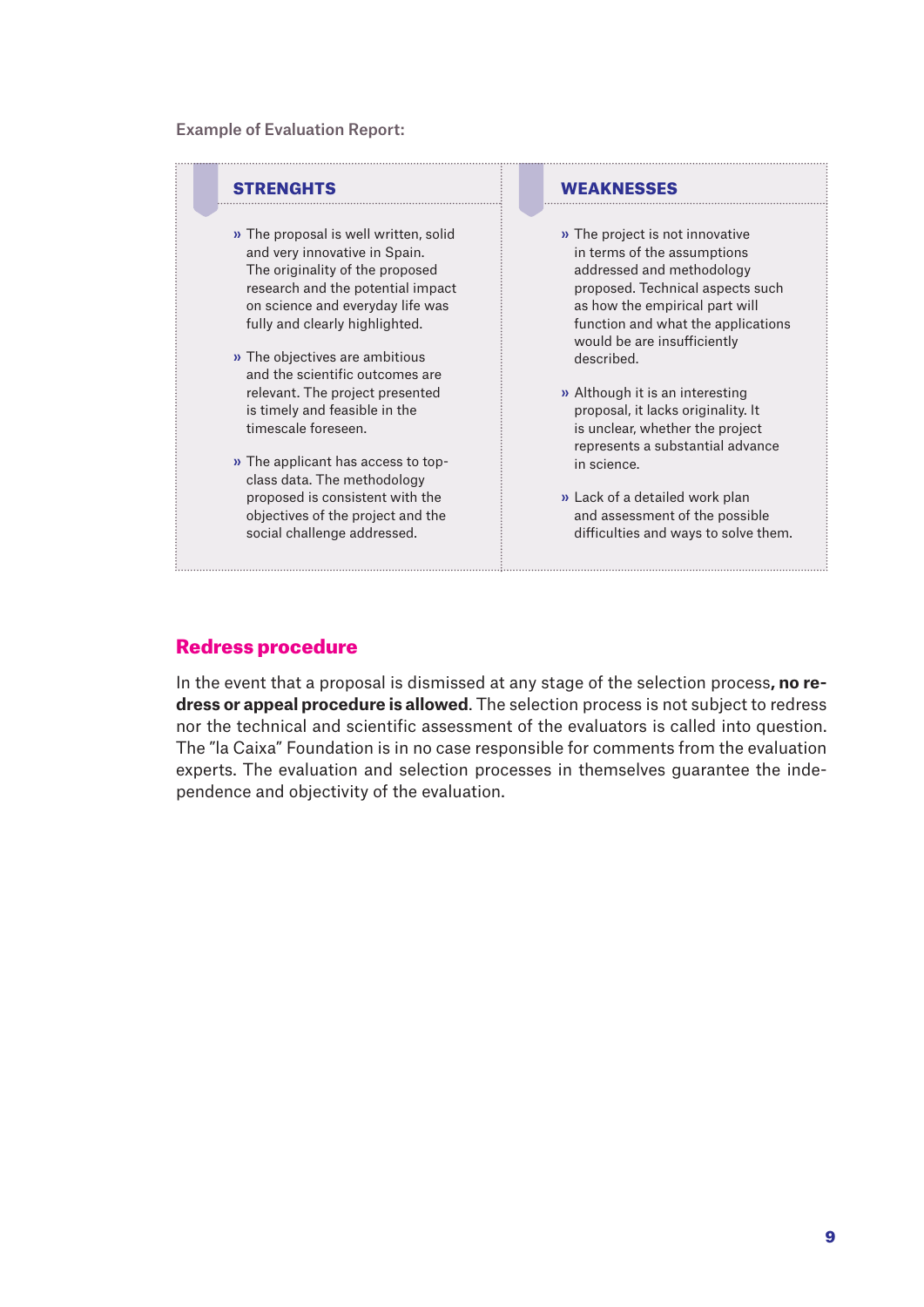# ANNEXES

The purpose of the annexes is to present the quantitative selection procedures for the "la Caixa" Social Research call. The objective of these procedures that are presented here is that of selecting the best proposals for each phase that go on to the following phase, and so on successively until the selected proposals reached for the final phase, from which 13 projects are awarded grants.

The assignment of reviewers and the methods of scoring and selection aim to ensure that the projects with the highest quality reach the face-to-face phase, independently of the reviewers to which they have been assigned.

# ANNEX 1 EVALUATION METHODOLOGY AND ALGORITHMS

### RANKING EVALUATION METHOD

Here it is described an evaluation method which is referred as **the ranking method** to be used in all phases of the selection procedure. There is the following data:

- *C* = number of applications to be evaluated
- *V* = number of reviewers available in the pool
- *R* = number of applications selected and ordered by each reviewer
- *T* = final target of selected applications
- *n* = number of reviewers that evaluated each application

#### Step 1: Distribution of applications.

Each application is assigned to *n*reviewers and all of them are distributed in a uniform (±1) and random fashion between reviewers, so that each reviewer receives n C applications, assigned at random. The distribution algorithm is described in Annex 2. *V*

The assignments are sufficiently random to make it highly improbable that two reviewers will receive the same set of applications, or equally for two applications to be assigned to the same reviewers.

*EXAMPLE: If there are C = 1000 applications and V = 50 reviewers, and each application is evaluated by n = 5 reviewers, then each reviewer has 100 applications to evaluate.*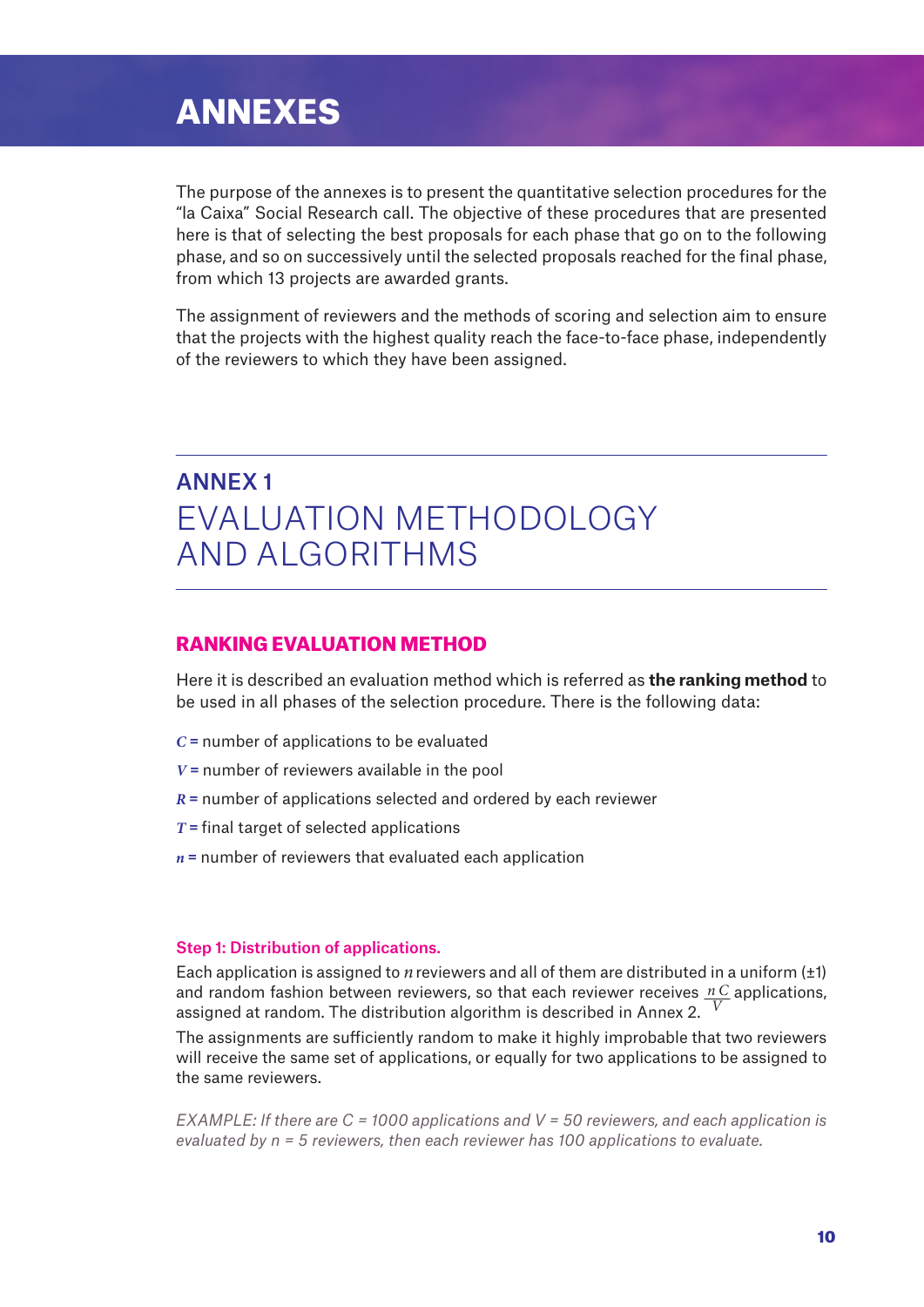### Step 2: Evaluation.

...

Each reviewer, based on their own criteria, classifies his/her applications into 3 groups

- » **Score 'A':** The proposal meets the evaluation criteria to the highest standards.
- » **Score 'B':** The proposal meets the evaluation criteria to a certain extent.
- » **Score 'C':** The proposal does not meet the criteria adequately (only in phase 1.1).

with the condition that group 'A' must have exactly the *R* **best applications,** and these have to be **ordered**.

<u> 1. marrow matematika kwa mwaka wa mshindi wa 1989 aliyofanyika kwa matu wa 1989 aliyofanyika kwa matu wa 198</u>

The applications assigned then received the following scores:

- $R \cdot$  the best application in group 'A'
- *1* · the least good application in group 'A'
- *0* · all the applications of groups 'B' and 'C'.

### Step 3: Ordering and selection.

As a consequence of Step 2, each application has received *n* marks  $N_1, N_2, \ldots, N_n$ 

With these *n* marks, the following quantities are calculated:

» **Frequency** (*F*) or number of reviewers that have considered the application among the best *R* (i.e., in group 'A'). Equivalently, *F* is the number of marks different to zero.

 $F=\#\{i\mid N_{\vec{i}}{\neq}\theta\}$  (natural number from 0 to *n*)

» **Total mark** (*NT*), or the sum of the marks obtained.

 $NT = \sum_{i=1}^{n} N_i$  (natural number from 0 to *n*)

» **Dispersion** (*D*) or measure of how different they are from each other (without taking into account those that are equal to zero). The dispersion calculation is made through the standard deviation<sup>1</sup> or more specifically:

$$
D = \frac{1}{\sqrt{F}} \sqrt{\sum_{\substack{i=1 \ n_i \neq 0}}^n (N_i - \overline{N})^2}
$$

where denotes  $\overline{N}$  the average of marks different to zero:  $\ \overline{N}$  =  $\frac{N T}{F}$ 

**<sup>1.</sup>** The population standard deviation is used here. Despite the fact that it would be more appropriate to use the sample standard deviation (using F-1 instead of F), in this case it is equivalent as it will exclusively be used for the purposes of ordering.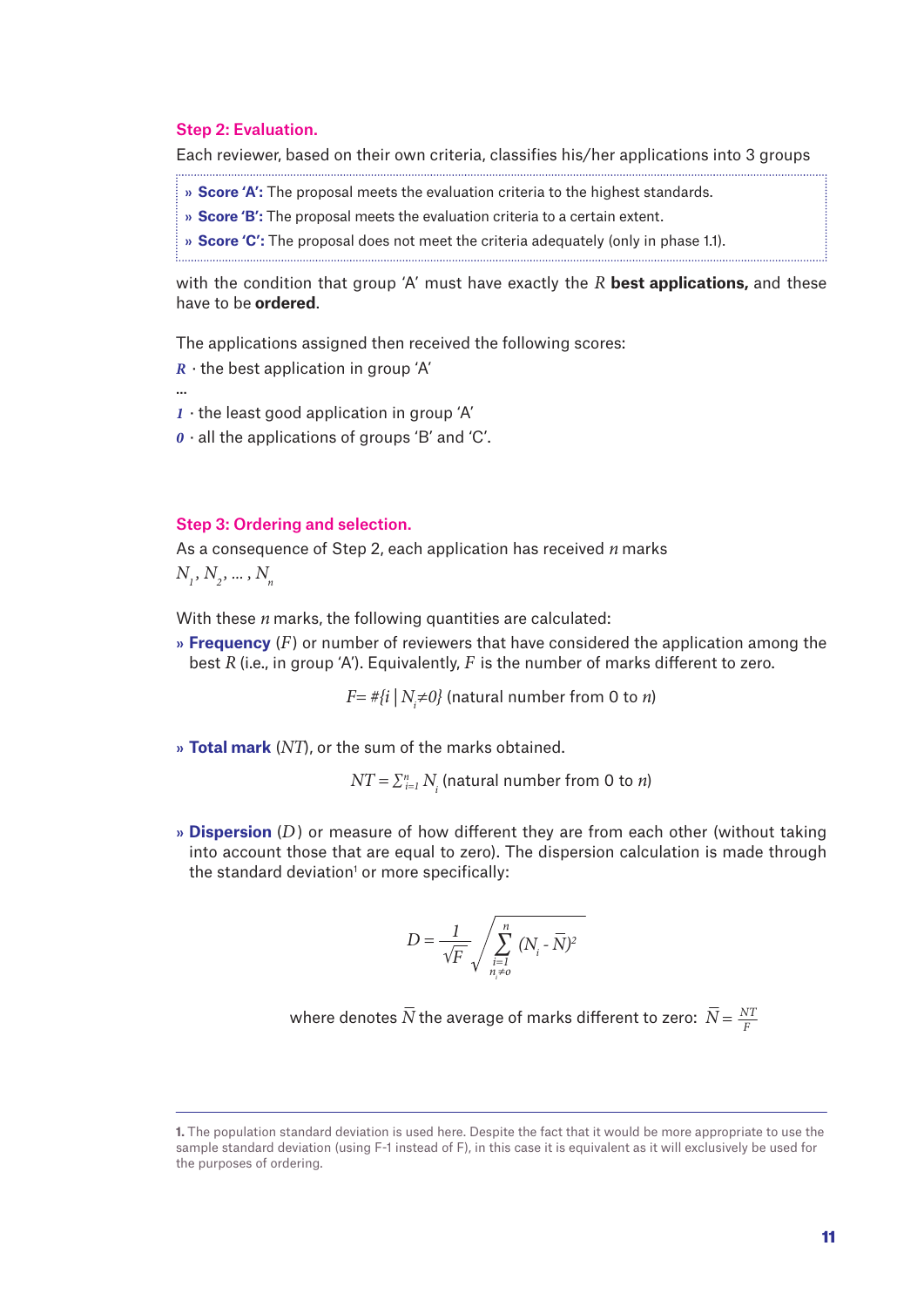Next, only selected are those applications for which the frequency is not 0 (in other words those selected to group 'A' by at least one reviewer) and these are ordered using the following criteria (successively in the case of a tie):

- » **Criterion 1** = the frequency *F*, from highest to lowest.
- » **Criterion 2** = the overall mark *NT*, from highest to lowest.
- » **Criterion 3** = the dispersion *D*, from lowest to highest.

This provides an ordered list from which the applications that occupy the *T* top positions are selected. In the specific implementations of the ranking method, it will be attempted to adjust *R* and *V* so that the *T* applications chosen have an *F* value higher than or equal to 2, in other words that they have been chosen by 2 or more reviewers.

With the ranking method, **it is not necessary to carry out standardisations** as the bias produced by the upwards or downwards tendency of each of the reviewers is eliminated.

*EXAMPLE:* 

*The ranking method is simulated with the following parameters:*

*C = 40 applications or applications to be evaluated*

*R = 6 applications ordered by each reviewer* 

*n = 5 reviewers that evaluate each application*

With a simulation of a pool of  $V$  = 15 reviewers. Given that  $\frac{40\cdot 5}{15}$  = 13.33, each reviewer has examined 13 or 14 applications, and has ordered the best  $\overrightarrow{R}$  = 6, following his or her own criteria. *15*

### Table 1 shows the results once the 5 marks are obtained

$$
N_{_I},\,N_{_2},\,N_{_3},\,N_{_4},\,N_{_5},\,
$$

And once the applications are ordered with *NT≠0* (in this case 25 are obtained), by the ranking method. Once this ordering is obtained it is possible to select from it any number *T≤25*.

However, those applications with *F* = 1, in other words chosen only by one reviewer, cannot be decided between by using dispersion. It is for this reason that it is desirable for those *T* applications selected to have an *F* value higher than or equal to 2.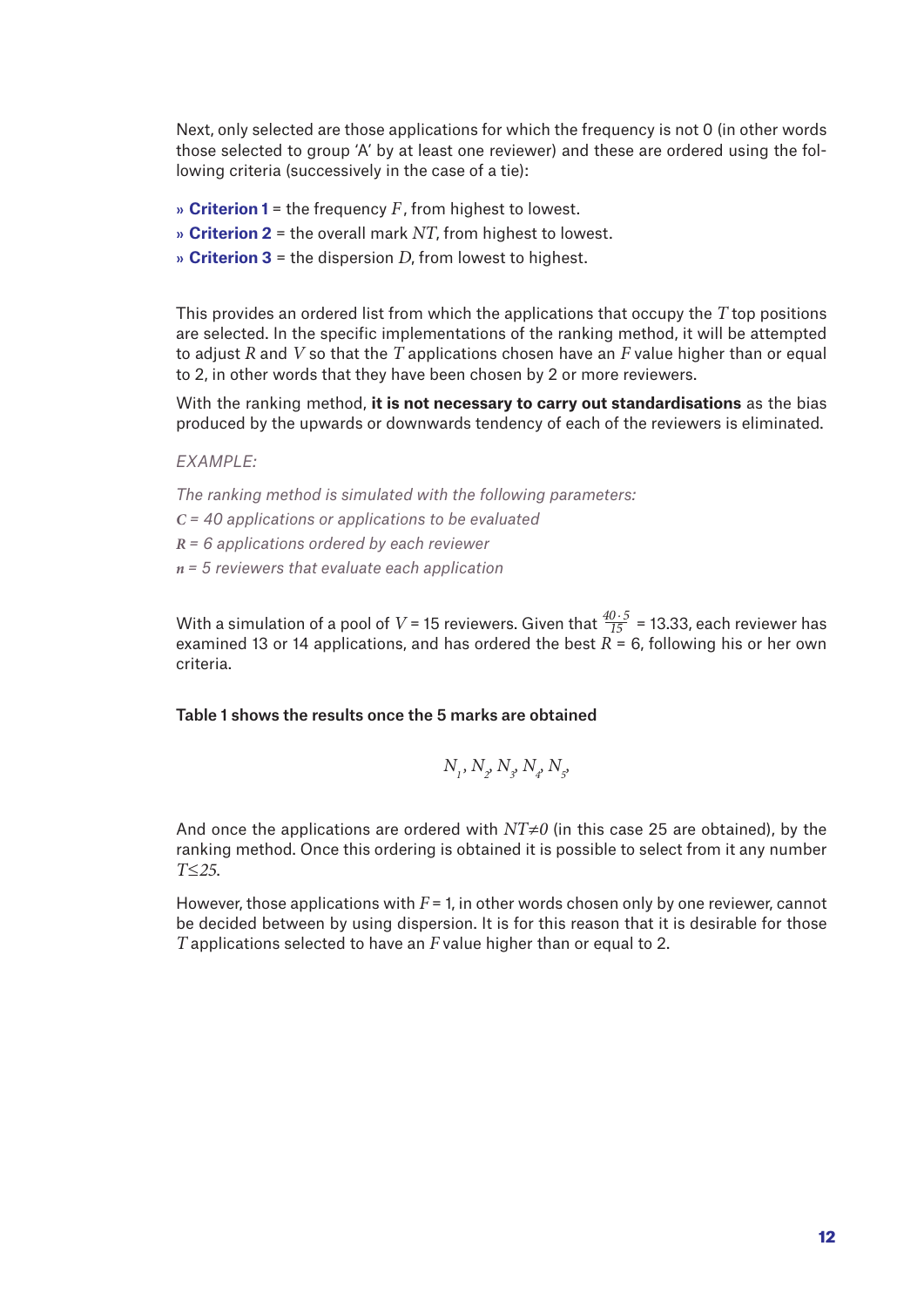### **TABLE 1:**

### SIMULATION OF ORDERING BY THE RANKING METHOD WITH C=40, R=6 AND N=5

| <b>APP / EVAL</b> | N <sub>1</sub> | N <sub>2</sub> | N <sub>3</sub> | <b>N4</b>      | N <sub>5</sub> | F.             | NT             | D    |
|-------------------|----------------|----------------|----------------|----------------|----------------|----------------|----------------|------|
| S <sub>1</sub>    | $6\phantom{1}$ | 6              | $6\phantom{a}$ | 5              | 5              | 5              | 28             | 0.49 |
| S <sub>2</sub>    | $6\phantom{a}$ | $6\phantom{1}$ | $\overline{6}$ | $\overline{6}$ | $\overline{3}$ | 5              | 27             | 1.20 |
| <b>S3</b>         | 6              | 5              | 5              | 5              | 5              | 5              | 26             | 0.40 |
| <b>S4</b>         | $\overline{5}$ | $\overline{5}$ | 5              | $\overline{4}$ | 3              | 5              | 22             | 0.80 |
| <b>S5</b>         | 6              | $6\phantom{1}$ | 5              | $\overline{4}$ | $\mathbf{1}$   | 5              | 22             | 1.85 |
| <b>S6</b>         | $6\phantom{a}$ | 5              | $\overline{4}$ | $\overline{3}$ | $\overline{3}$ | 5              | 21             | 1.17 |
| <b>S7</b>         | $\overline{4}$ | $\overline{4}$ | $\overline{4}$ | $\overline{4}$ | $\overline{4}$ | 5              | 20             | 0.00 |
| <b>S8</b>         | 6              | 6              | 5              | $\overline{2}$ | $\mathbf{1}$   | 5              | 20             | 2.10 |
| <b>S9</b>         | 5              | $\overline{4}$ | $\overline{3}$ | $\overline{3}$ | 3              | 5              | 18             | 0.80 |
| <b>S10</b>        | 6              | $\overline{4}$ | $\overline{3}$ | $\overline{3}$ | $\overline{2}$ | 5 <sup>1</sup> | 18             | 1.36 |
| <b>S11</b>        | $\overline{4}$ | 2 <sup>1</sup> | $\overline{2}$ | $\overline{2}$ | $\mathbf{1}$   | 5              | 11             | 0.98 |
| <b>S12</b>        | 6              | $\overline{4}$ | $\overline{4}$ | 2 <sup>1</sup> |                | $\overline{4}$ | 16             | 1.41 |
| <b>S13</b>        | 5              | $\overline{4}$ | $\overline{3}$ | $\overline{2}$ |                | $\overline{4}$ | 14             | 1.12 |
| <b>S14</b>        | $\overline{3}$ | $\overline{2}$ | $\overline{2}$ | $\mathbf{1}$   |                | $\overline{4}$ | 8              | 0.71 |
| <b>S15</b>        | 3              | $\overline{2}$ | $\overline{2}$ | $\mathbf{1}$   |                | $\overline{4}$ | 8              | 0.71 |
| <b>S16</b>        | $\overline{3}$ | $\overline{3}$ | $\mathbf{1}$   |                |                | $\overline{3}$ | $\overline{7}$ | 0.94 |
| <b>S17</b>        | $\overline{2}$ | $\mathbf{1}$   | $\mathbf{1}$   |                |                | $\overline{3}$ | $\overline{4}$ | 0.47 |
| <b>S18</b>        | $\overline{4}$ | $\overline{2}$ |                |                |                | $\overline{2}$ | $6\phantom{a}$ | 1.00 |
| <b>S19</b>        | 5              | $\mathbf{1}$   |                |                |                | $\overline{2}$ | $6\phantom{a}$ | 2.00 |
| <b>S20</b>        | $\overline{3}$ | $\mathbf{1}$   |                |                |                | $\overline{2}$ | $\overline{4}$ | 1.00 |
| <b>S21</b>        | $\overline{2}$ | $\mathbf{1}$   |                |                |                | $\overline{2}$ | $\overline{3}$ | 0.50 |
| <b>S22</b>        | $\overline{1}$ | $\mathbf{1}$   |                |                |                | $\overline{2}$ | $\overline{2}$ | 0.00 |
| <b>S23</b>        | $\overline{2}$ |                |                |                |                | $\overline{1}$ | $\overline{2}$ | 0.00 |
| <b>S24</b>        | $\mathbf{1}$   |                |                |                |                | $\mathbf{1}$   | $\mathbf{1}$   | 0.00 |
| <b>S25</b>        | $\mathbf{1}$   |                |                |                |                | $\overline{1}$ | $\mathbf{1}$   | 0.00 |
|                   |                |                |                |                |                |                |                |      |

Depending on the number *C* of applications and on the quantity *T* suitable for selection, it is necessary to determine a sufficiently large pool *V* of reviewers and a sufficiently large number *R* of applications to be ordered by each reviewer, to achieve a suitable number *T* of applications with  $F \geq 2$ .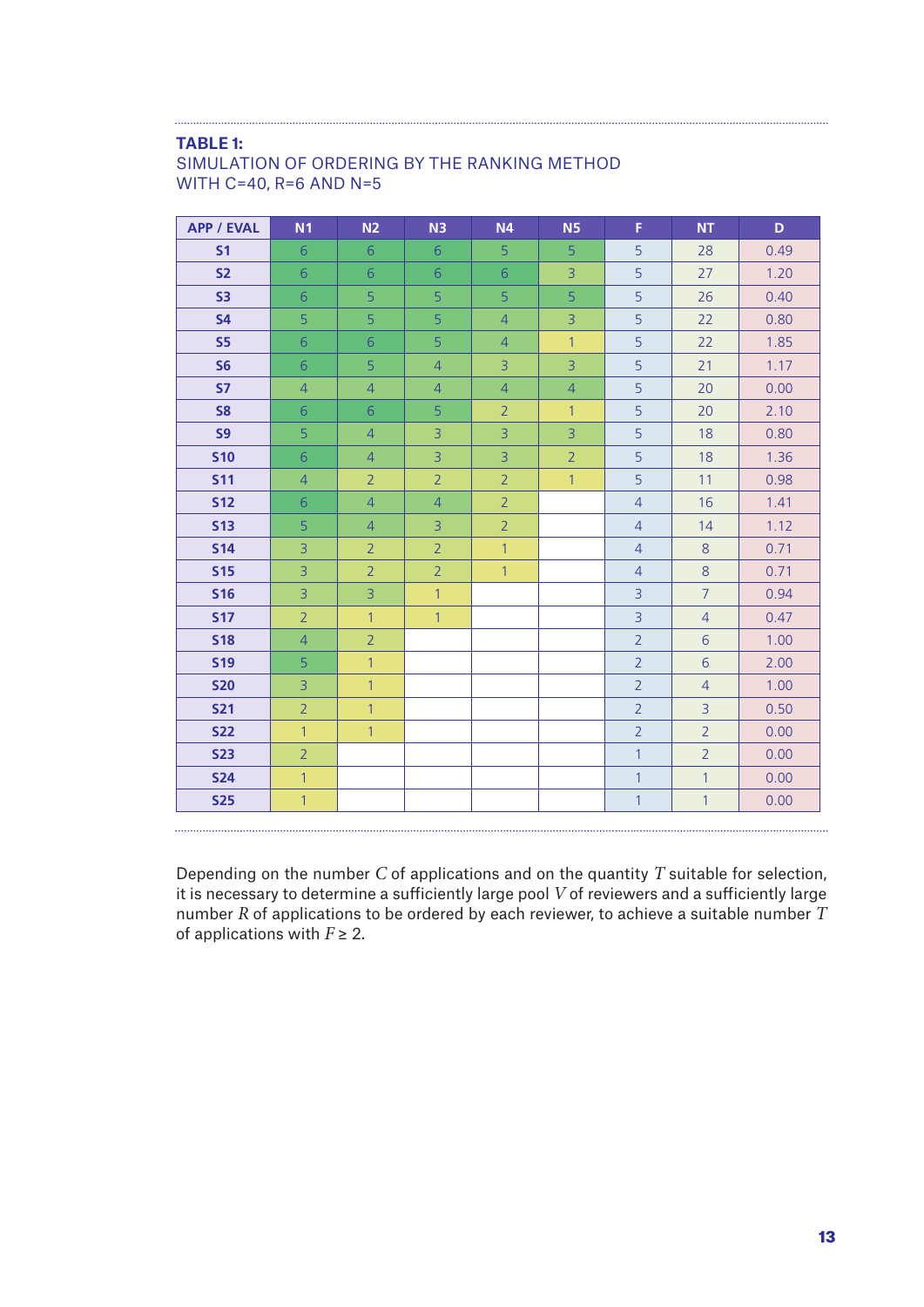# ANNEX 2 ALGORITHM FOR ASSIGNMENT OF APPLICATIONS TO REVIEWERS

The following variables are used:

- *C* = number of applications or applications to be evaluated
- *V* = number of reviewers available in the pool
- *n* = number of reviewers that evaluated each application

The objective consists of assigning reviewers to each application randomly so that:

- » The applications are distributed uniformly, at a rate of (the whole part of)  $\frac{C \cdot n}{\nu}$  for each reviewer. If this is not a whole number, some of the reviewers will have one application more to add to the total number;
- » It is highly improbable for two applications to be evaluated by the same group of reviewers;
- » It is highly improbable for two reviewers to review exactly the same applications.

### THE ALGORITHM

A matrix *m* is built with dimensions *C* x *V*, initially all with zeros. The rows represent the applications and the columns the reviewers. The element  $m[c, \nu]$  will be equal to 1 if and only if the application *c* is assigned to reviewer *v*.

A vector is created with measurement *V* named the *capacity vector,* where each element corresponds to an reviewer and denotes the quantity of applications that are lacking assignment to the reviewer in question. Thus, all the vector entries initially  $\left[\frac{C\cdot n}{\nu}\right]$ , where  $\lceil \cdot \rceil$  denotes the whole part. In the case of non-whole division, some elements (by random) have one unit more, such that the sum is  $C \cdot n$ , the total of applications.

For each row, in other words for each application  $c$ , and for  $i = 1, ..., n$  times, we determine from among all of the reviewers those that have **maximum capacity**, and that have not yet been assigned to *c* (in other words such that  $m[c, v] = 0$ ). From among these, we choose one at random, *v'* , and assign to that reviewer the application *c*, in other words we put  $m[c, v'] = 1$ , and we reduce the capacity of v' by one unit.

The algorithm finally confirms that all the rows add up to *n*, and that all the columns add up to  $\left[\frac{C \cdot n}{\nu}\right]$  o  $\left[\frac{C \cdot n}{\nu}\right]$  + 1, in such a way that the total number of assignments (elements = 1) is  $C \cdot n$ .